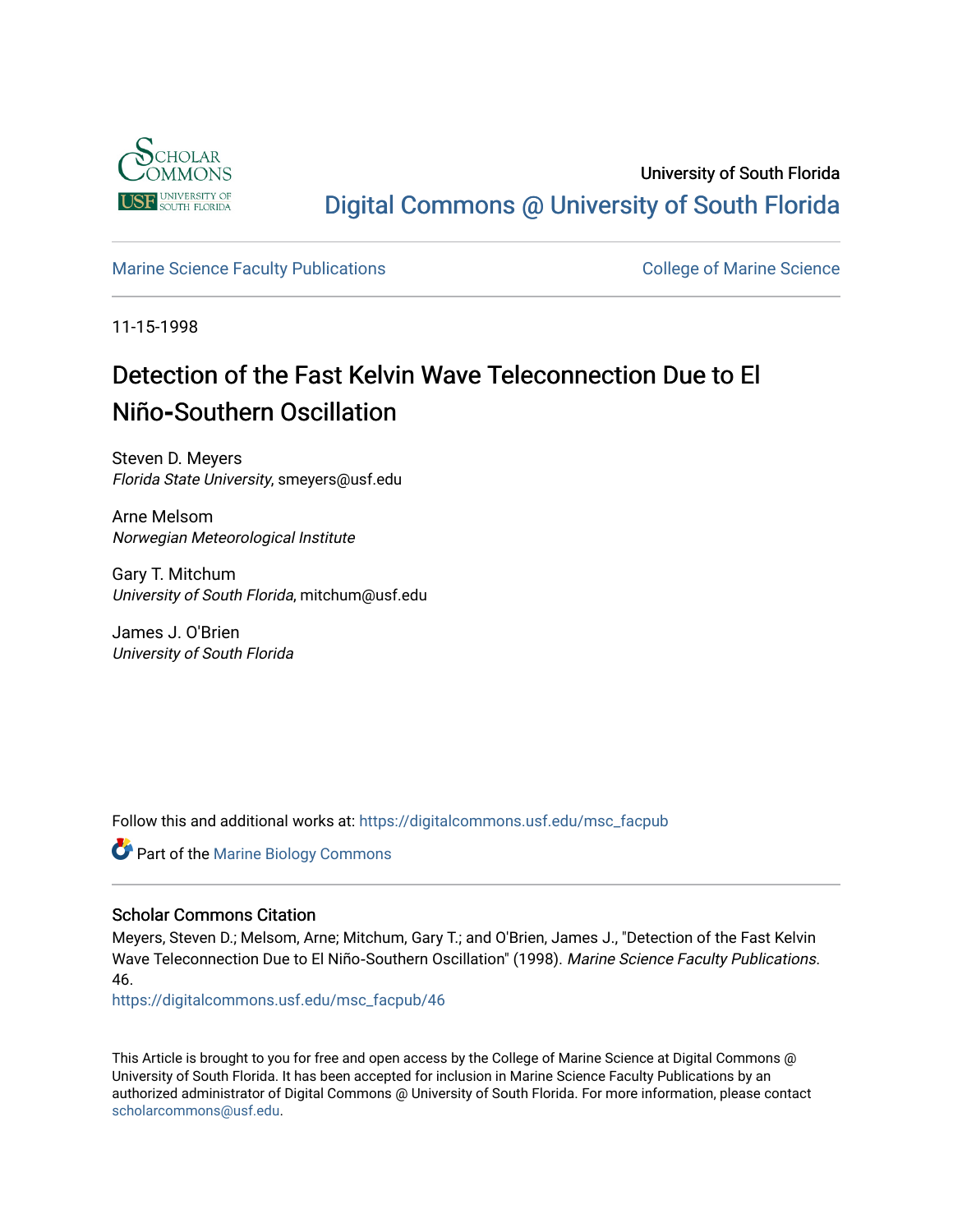# **Detection of the fast Kelvin Wave teleconnection due to El Nifio-Southern Oscillation**

Steven D. Meyers,<sup>1,2</sup> Arne Melsom,<sup>3</sup> Gary T. Mitchum,<sup>4</sup> and James J. O'Brien<sup>1</sup>

**Abstract. Previous analyses of the ocean state along the western American coast have often indicated unexpectedly slow and limited propagation of coastally trapped Kelvin waves associated with the E1 Nifio-Southern Oscillation. In contrast, theoretical and numerical ocean models demonstrate that these Kelvin waves are a rapid and long-range teleconnection between the low- and high-latitude Pacific Ocean, strongly impacting both the surface coastal currents and nutrient upwelling. Sea level variations along the western coast of North America are reexamined under the assumption that tropically forced Kelvin waves are produced in bursts of several months duration. A cross-correlation analysis, restricted to mid-1982 to mid-1983, is performed between Galapagos Island and stations along western Central and North America. A coastally trapped Kelvin wave is**  revealed to propagate at a speed of  $2-3$  m s<sup> $-1$ </sup> from the tropical Pacific to the Aleutian **Island Chain. The observed phase speed agrees with the estimated speed of a Kelvin wave**  based on the average density profile of the ocean near the coast. Weaker El Niño events in 1986/1987 and 1991/1992 appear to contain a combination of this remote signal and local wind forcing. The wave propagation speed calculated from the spectral phase is **shown to be sensitive to the presence of other (noise) processes in the observations. This is demonstrated through an analysis of a synthetic sea level data set that contains many of the essential features of the real sea level data. A relatively small level of red noise can give a 100% expected error in the estimated propagation speed. This suggests anew explanation for this important inconsistency within dynamical oceanography.** 

#### **1. Introduction**

**The E1 Nifio-Southern Oscillation (ENSO) alters the upwelling along the west coast of North America. These changes are, in part, produced by an extension of the oceanic mechanism underlying ENSO, namely, a large-scale equatorial Kelvin wave [Wyrtki, 1974; Busalacchi and O'Brien, 1981]. When this wave crosses the tropical Pacific and arrives at the South American coast, its energy splits: a portion reflects as a westward moving Rossby wave, and the remaining energy travels toward each pole as coastal Kelvin waves [Clarke, 1983]. Coastally trapped Kelvin waves are solutions of well-known mathematical equations describing ocean circulation [Moore, 1968]. Their analytical form is almost identical to the equato**rial variety, a nondispersive, rapid  $(2-3 \text{ m s}^{-1})$ , gravity wave.

**Upwelling brings deep, nutrient-rich waters to the surface, where they feed a strong biological cycle, including commercial fisheries. Kelvin waves associated with warm events of ENSO depress the thermocline and suppress upwelling, while those associated with cold events raise the thermocline, enhancing upwelling. Interannual changes in coastal upwelling were tied by Ware and Thomson [1991] to variations in the population** 

**Paper number 98JC02402. 0148-0227/98/98JC-02402509.00** 

**and health of several species of fish. J. Norton (unpublished manuscript, 1998) showed that year-to-year survivability of rockfish off the western United States is strongly influenced by ENSO.** 

**Equatorial Kelvin waves are driven by westerly wind bursts in the western tropical Pacific [Kessler et al., 1995]. The coastal extension of these waves should therefore propagate in a series**  of intraseasonal events lasting a total of  $\leq 1$  year. They are **generated intermittently on an interannual basis during ENSO extremes, giving the long-term sea level (SL) record a broad spectral structure. (The waves lose their low-frequency energy along the continental boundary by generating midlatitude Rossby waves [Johnson and O'Brien, 1990; McCalpin, 1995]. Thus they undergo a high-pass filtering as they progress poleward.)** 

**Numerical ocean models show that tropically forced Kelvin waves are a significant source of interannual variability of the nearshore ocean circulation along western America [Hurlbutt**  et al., 1976; McCreary, 1976; Pares-Sierra and O'Brien, 1989], as **well as the generators of large-amplitude Rossby waves in the midlatitude Pacific basin [Johnson and O'Brien, 1990; Jacobs et al., 1994], which play a vital role in decadal climate variability [Meyers et al., 1996].** 

**However, several studies of ocean data have yielded ambiguous results concerning the existence of this form of poleward propagating wave. Enfield and Allen [1980] examined measurements of monthly sea level anomalies (SLA) along the western coast of North America using both correlation and spectral techniques. Their correlation study indicated propagation from the tropics to the high latitudes of the northeast Pacific Ocean (NEP) into the Gulf of Alaska (GOA) at speeds of**  roughly 2.1 m s<sup>-1</sup>. A narrow band-pass filter of the SL data in

**<sup>•</sup>Center for Ocean-Atmospheric Prediction Studies, Florida State University, Tallahassee.** 

**<sup>2</sup>Now at Department of Marine Science, University of South Florida, St. Petersburg.** 

**<sup>3</sup>Norwegian Meteorological Institute, Oslo.** 

**<sup>4</sup>Department of Marine Science, University of South Florida, St. Petersburg.** 

**Copyright 1998 by the American Geophysical Union.**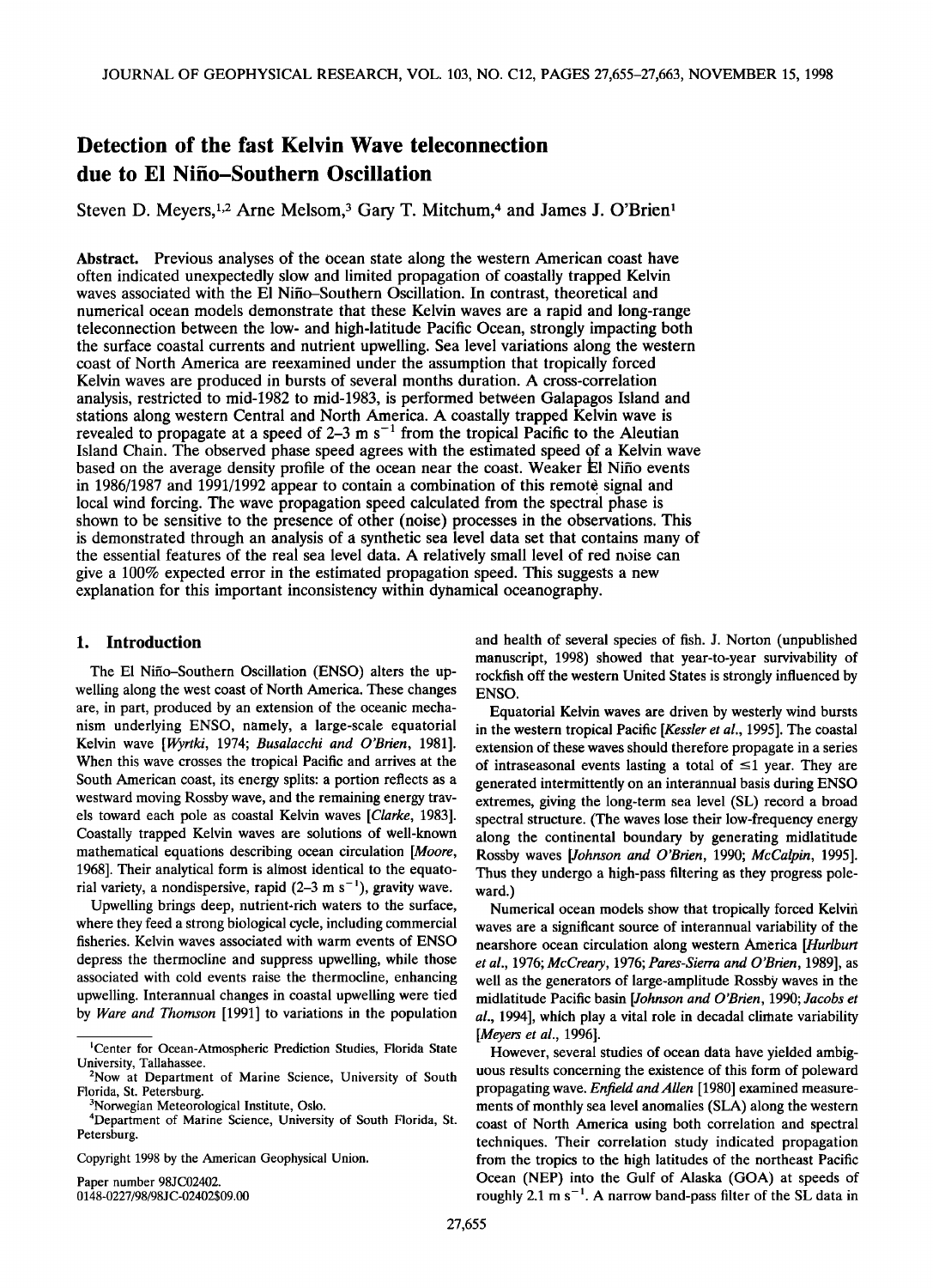

**Figure 1. The stations from which daily sea level observations were obtained (triangles), connected by lines that show roughly the travel path of the Kelvin wave. Information regarding each station is provided in Table 1.** 

**the range 2-5 years (roughly corresponding to ENSO) indi**cated a propagation speed of  $\sim 0.9$  m s<sup>-1</sup>, based on the average **phase difference between stations. Cheltan and Davis [1982] also studied monthly SLAs at these interannual frequencies**  and found a relatively slow propagation, about 40 cm s<sup>-1</sup>, from the tropics into the GOA. Fast coastal waves  $(2-4 \text{ m s}^{-1})$  have **been found in the NEP at subannual frequencies [Christensen et al., 1983; Spillane et al., 1987; Enfield, 1987]. The subannual waves were presumed unrelated to ENSO, which occurs at interannual periods. Norton and McLain [1994] showed the propagation of temperature anomalies from the tropics along the coast of California over a wide range of speeds. These model and observational studies present an inconsistency within oceanography which questions our understanding of basic ocean dynamics.** 

**Daily SL measurements in the eastern Pacific (Figure 1) are examined under the assumption that these large Kelvin waves occur in short-duration events, lasting several months to 1 year. Section 2 describes the data and calculation of the SLA. Section 3 presents the results of the lag-correlation analysis for 1982/1983, which shows a signal resembling a coastally trapped Kelvin wave propagating from the tropical Pacific to the GOA. The correlation values attain the 95% significance level, and the correlation patterns match a calculated propagation of a Kelvin wave based on climatological Levitus [Levitus and Bayer, 1994] density profiles near the coast. Similar analyses of later years reveals qualitative differences between ENSO events. These results are compared with those from an artificial data set, which demonstrates that processes not necessarily related to ENSO might alter the propagation speed estimated using spectral filtering techniques. Section 4 discusses the results.** 

### **2. Data**

#### **2.1. Tide Gauge**

**Sea level measurements were obtained from the Sea Level Center, University of Hawaii (UH), and the National Ocean Service (NOS) from stations along the western coast of North America (Figure 1). The daily time series of sea level (available over the World Wide Web (WWW)) from UH were obtained with the tidal signals removed. For the hourly NOS time series it was necessary to remove the tides and compute daily averages.** 

**Small gaps in the records are filled using cubic splines. For each station a daily climatology is then computed based on the entire record. The daily climatology is first smoothed with Hanning filters and then subtracted from the splined daily values to obtain the SLAs, which are smoothed with 10 forward and backward 1-2-1 Hanning filters.** 

#### **2.2. Density Profiles**

**Vertical density profiles are obtained from the Levitus atlas [Levitus and Bayer, 1994]. The data are compilations of measurements [Levitus and Gelfeld, 1992] from 1900-1992. In addition, data gathered as a result of the National Oceanographic Data Center (NODC) National Oceanographic Data Archaeology and Rescue (NODAR) and the Global Oceanographic Data Archaeology and Rescue (GODAR) projects were included [Levitus et al., 1994]. These data are available from the NODC** on a  $1^\circ \times 1^\circ$  grid at 30 selected depths from the sea **surface to 5500 m depth and were obtained via the WWW.** 

#### **2.3. Synthetic Sea Level**

**An artificial time series is created in order to examine the spectral representation of ENSO-dominated sea level mea-**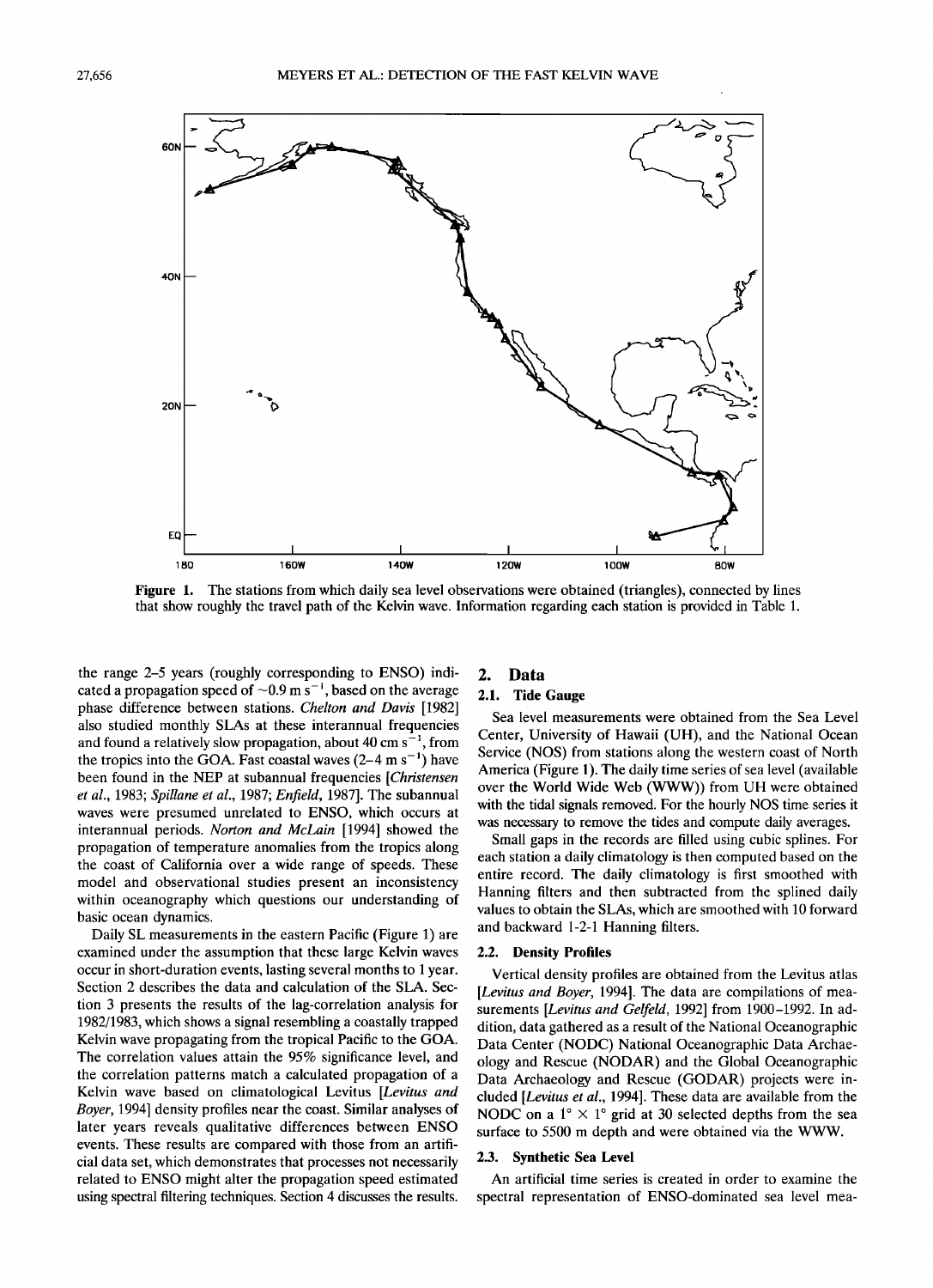

**Plate 1. The 1982-1995 daily sea level (black) at (a) Galapagos Islands, Ecuador, and (b) Kodiak Island; Alaska. The daily climatology, shown in red, has been smoothed.** 

surements. A propagating series of Gaussian  $[\exp(-t/T)^2]$ pulses with a period of 4 years and duration  $T = 6$  months are sampled daily using a collection of  $(N = 10)$  equidistant **stations. The speed of propagation between stations is 200 km d -•. This mimics several of the key characteristics of the sea level anomalies described below.** 

An autoregressive function,  $y'_{t+1} = \beta(\alpha y'_{t} + W'_{t})$ , where  $\beta$ is a scaling parameter,  $i = 1, \dots, N$  is the station index, and  $W<sub>i</sub>$  is a white noise process with unit variance, is added to the **synthetic signal at each station. The regression coefficient,**   $\alpha = 0.9$ , is the lag-1 autocorrelation of the daily sea level at **Galapagos Island.** 

#### **3. Results**

#### **3.1. SL Anomalies**

**Tropical SL variations contain a relatively large interannual signal corresponding to ENSO, whereas higher-latitude stations are more strongly influenced by the annual cycle (Plate I). Both the tropical and high-latitude SLA show a large anomaly early in 1983 (Figure 2). At the tropical stations a second peak follows several months later. The first peak is associated with the first baroclinic mode; the second peak may be related to the second or higher baroclinic modes [Lukas et al., 1984]. The scale width of the peaks is about 4 months, but the total duration of the 1982/1983 positive anomaly is about 12 months. The first peak contains an increase of roughly 40 cm in less than 6 months, and the decline is at a similar rate. The SL variations associated with ENSO are abrupt, impulse-like events and therefore cannot be represented in a narrow spec-** **tral band, which would be equivalent to assuming the signal is made of only a few (or one) sinusoidal functions.** 

**E1 Nifio events are also seen in the tropical record during 1986/1987, 1991/1992 and, weakly, in 1993 and 1994. Positive anomalies are seen at the higher-latitude stations during the same years. The identification of anomalies at Kodiak Island is complicated by a shift in the mean SL around 1989. However, the 1992 anomaly remains clear, but the 1993 and 1994 anomalies are almost indistinguishable. The Kodiak observations possess additional peaks that do not correspond to ENSO events (e.g., the beginning of 1986).** 

#### **3.2. Lag Correlations**

**The propagation speed of a first baroclinic mode Kelvin wave c is controlled by the vertical density profile of the ocean,**   $p(z)$ , as  $c = (gH\rho^{-1}\Delta\rho)^{1/2}$ , where  $H$  is the depth of the **pycnocline (or thermocline), g is the gravitational acceleration**  (9.8 m s<sup>-2</sup>),  $\Delta \rho$  is the density contrast above and below the pycnocline, and  $\rho$  is the density below the pycnocline. This **relation is used to estimate c along the path of the Kelvin wave**  as follows. The density profile  $\rho(z)$  is obtained from the Levi**tus atlas [Levitus and Boyer, 1994]. A constant-density surface is selected to represent the pycnocline along the coast (Figure 3). The depth of the isopycnal and the mean density above and below (to depths of 2000 m) the isopycnal are obtained. The estimated speeds along the coast are then integrated over several weeks to estimate the location of the Kelvin wave as a function of time. The curves in Plate 2 represent this calculated position for two different choices of pycnocline based on the Levitus profiles in Figure 3.**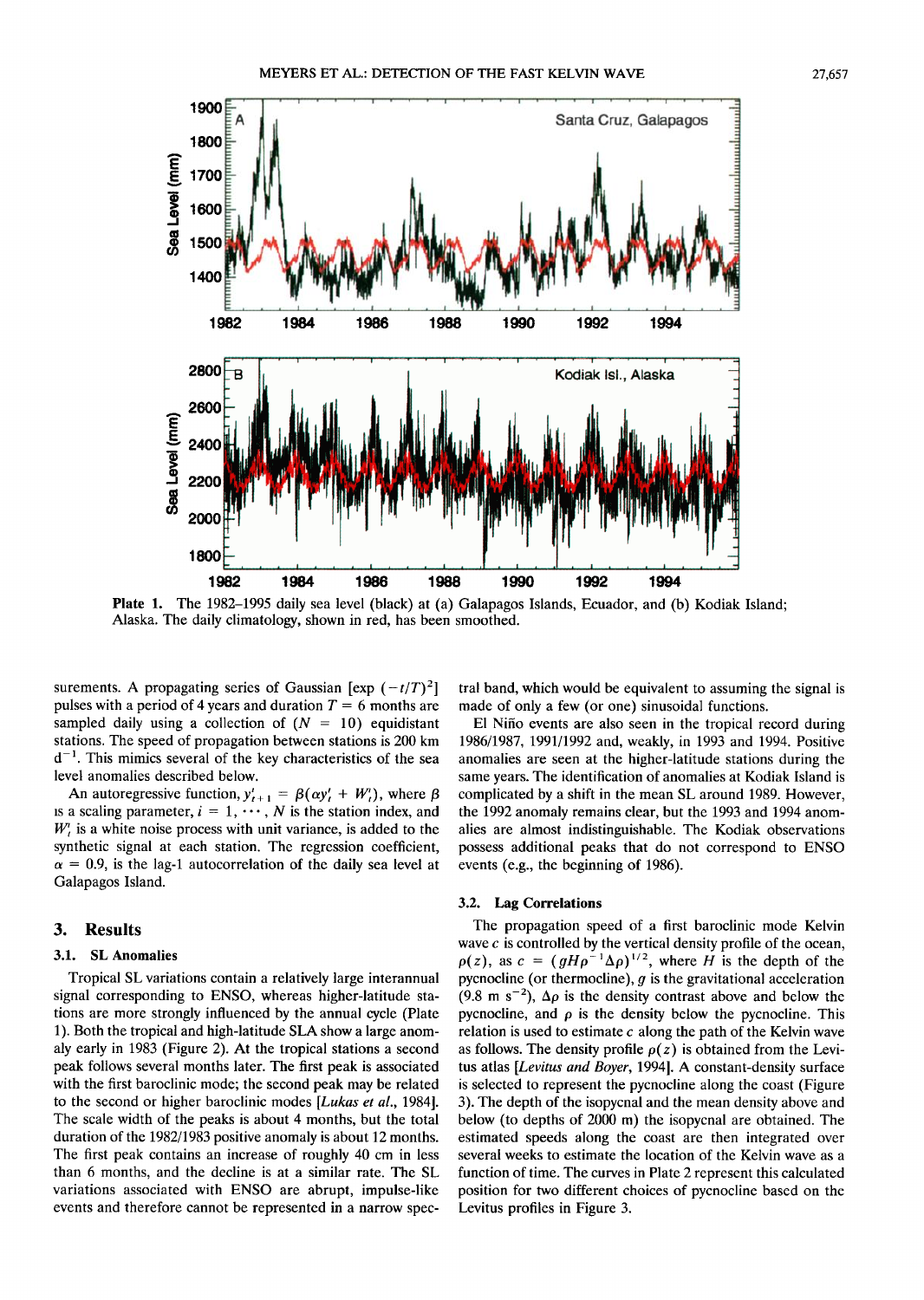

**Figure 2. The 1982-1995 sea level anomaly. The daily climatology is removed, highlighting the E1 Nifio-Southern Oscillation (ENSO) signal. (a) Galapagos Islands, Ecuador, and (b) Kodiak Island, Alaska. The E1Nifio events of 1982/1983, 1986/ 1987, 1991/1992, 1993, and 1994 are revealed, particularly in the tropics. The data have been smoothed with 10 forward and backward 1-2-1 Hanning filters.** 

**To investigate the relation of SLAs in the tropics to those in the NEP, the SL anomaly at each station is lag correlated with the SL anomaly at the Galapagos Islands. Only the measurements from mid-1982 through mid-1983 are used in order to isolate the 1982-1983 warm event. The time lag of maximum correlation and the path distance between the sites yield the speed of propagation (Table 1). A signal appears to travel from the tropics to midlatitudes, past Canada, and at least as far as**  **Unalaska in the Aleutian Island chain. Propagation in the**  tropics occurs at speeds somewhat higher than  $3 \text{ m s}^{-1}$  (Plate **2a). The speed begins to decrease along the Mexican coast and**  drops to about 2 m s<sup>-1</sup> in the Gulf of Alaska. The change in **speed is due to changes in the vertical structure of the upper ocean with latitude (Figure 3).** 

**An identical correlation analysis of the 1986/1987 warm event (Plate 2) yields features similar to those for the 1982/ 1983 event, but with lower correlations, and the propagation at high latitudes is unclear. An analysis of the 1991/1992 event indicates a northward moving signal originating in the tropics plus a southward moving signal originating in the Gulf of Alaska (Plate 2c). This 1991/1992 pattern was also seen by Ramp et al. [1997]. They performed a study of observational variables from 1991/1992 along the west coast of North America as well as corresponding results from a high-resolution ocean model. They found a fast, intraseasonal Kelvin wave originating in the tropics and a southward, wind-generated signal originating in the GOA.** 

**ENSO-driven Kelvin waves exist for only a few months to 1 year. Correlation analysis during a non-ENSO time period (when no strong Kelvin wave is expected), such as mid-1985 to mid-1986, does not show a propagating feature (Plate 2d) north of southern California. South of this, the correlation pattern matches roughly the theoretical propagation speed and is similar to that found during ENSO extremes. Examination of other non-ENSO time periods shows the same lack of positive correlations north of southern California (not shown). Therefore the strong Kelvin waves exist only for limited periods of time and are correctly thought of as impulse-like events rather than periodic features. Alternatively, a series of impulse-like events possesses a broad spectrum. The lack of an isolated spectral peak for the data in Plate 1 is seen in Figure 4.** 

**To estimate the significance of the correlations, the follow**ing method is used. Take two times series  $x_1(t)$  and  $x_2(t)$ ,  $t =$ 



**Figure 3.** Density profiles from the Levitus atlas [Levitus and Boyer, 1994] at three positions near the coast. **The vertical lines indicate the two choices of density in the reduced-gravity models used for estimating the**  phase speed of Kelvin waves (1025.5 and 1026.6 kg m<sup>-3</sup>).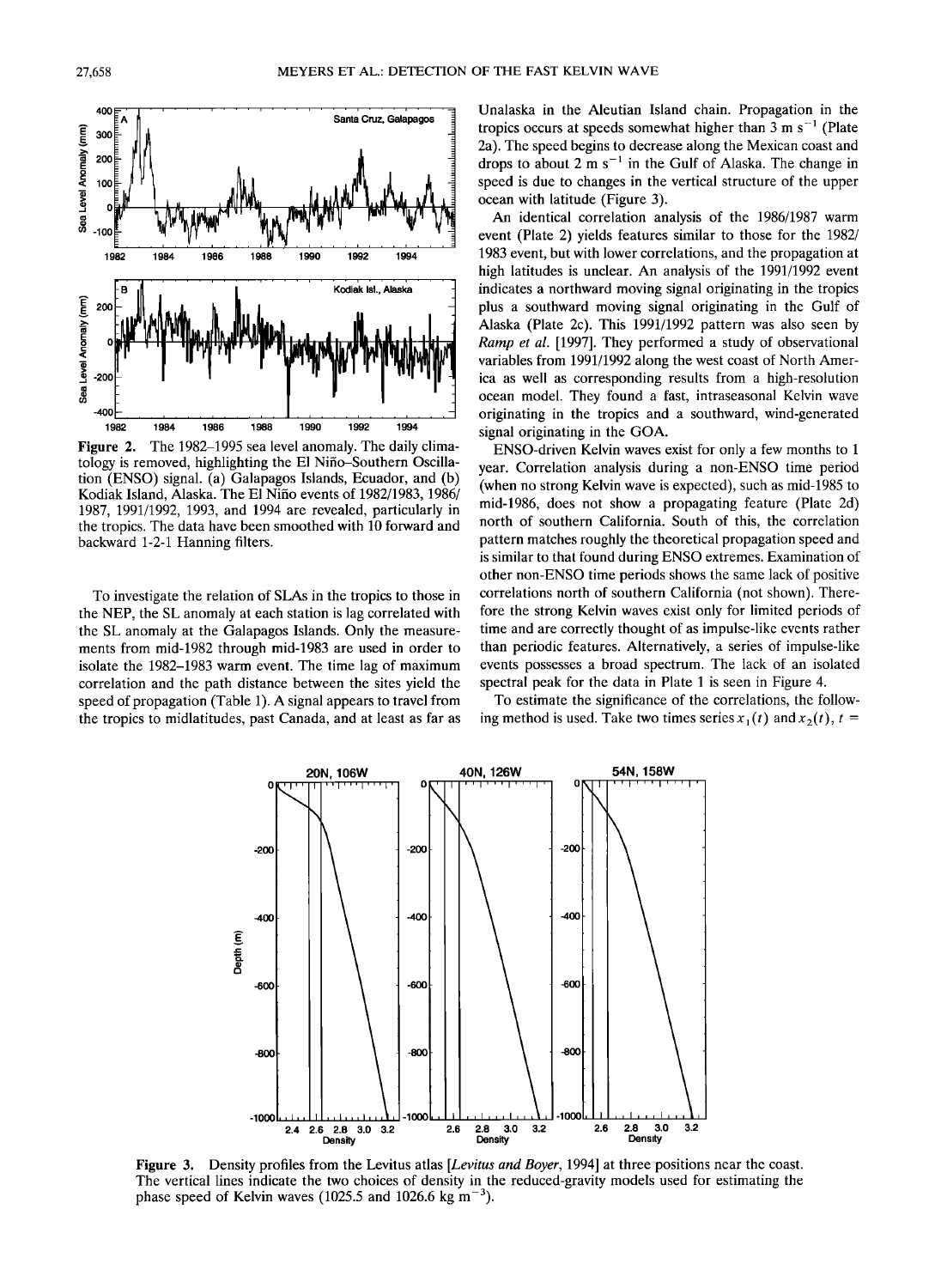

**Plate 2. Lag correlations of sea level anomalies at the stations in Table 1 with the sea level anomalies at (a) Santa Cruz, Galapagos, using only mid-1982 through mid-1983 measurements; (b) Baltra, Galapagos, using**  only mid-1986 through mid-1987 measurements; (c) Baltra, Galapagos, using only mid-1991 through mid-1992 **measurements; and (d) Baltra, Galapagos, using only mid-1985 through mid-1986 measurements. Distance from Galapagos is the vertical axis in units of 1000 km. The straight line (farthest left) represents a speed of**   $3 \text{ m s}^{-1}$ . The theoretical propagation (middle line) is based on a pycnocline at the 1025.5 kg m<sup>-3</sup> isopycnal, and the dash-dotted line is for the 1026.5 kg m<sup>-3</sup> isopycnal (Figure 3). Black indicates correlation values  $\leq 0$ . **A station was not used in these calculations if there were large data dropouts during the time of analysis.** 

 $t_0, \dots, t_f$ . Here a Galapagos Island SLA is always used for  $x_1$ , and the other stations are, sequentially,  $x<sub>2</sub>$ . The number of **degrees of freedom for their cross correlation is estimated as**   $t_{\tau}/\tau$ , where  $\tau$  is the integral time of the product of the autocorrelations  $R_1(t) R_2(t)$ . The tropical SLAs yield the largest  $\tau$ **= 80 days. The algorithm for computing the significance level is given by Sciremammano [1979, equation (16)]. The technique assumes the number of degrees of freedom (DOF) is at least five, which is somewhat inaccurate at station 6 (4.8 DOF). The estimated values for the 1982/1983 event are given in Table 1. Most of the maximum correlations are near or above the 95% significance level.** 

**The spectral phase can also be used to estimate c. However, this method is found to be less robust than the correlation**  **technique used above. Wave speeds estimated from the spectral phase lag are sensitive to the presence of other signals in the data. This is demonstrated by analyzing a synthetic sea level data set that resembles the observed coastal SLA of western North America.** 

#### **3.3. Analysis of Synthetic Sea Level**

**The speed of propagation in the artificial data (e.g., Figure 5) is determined using both correlation and spectral tech**niques. The first case contains no noise ( $\beta = 0$ ). Each station is lag correlated with the first station. A speed of 200 km  $d^{-1}$ **is obtained. The phase difference between stations at the 4-year period is then determined as in the work by Enfield and**  Allen [1980], which also yields 200 km  $d^{-1}$ . This is as expected,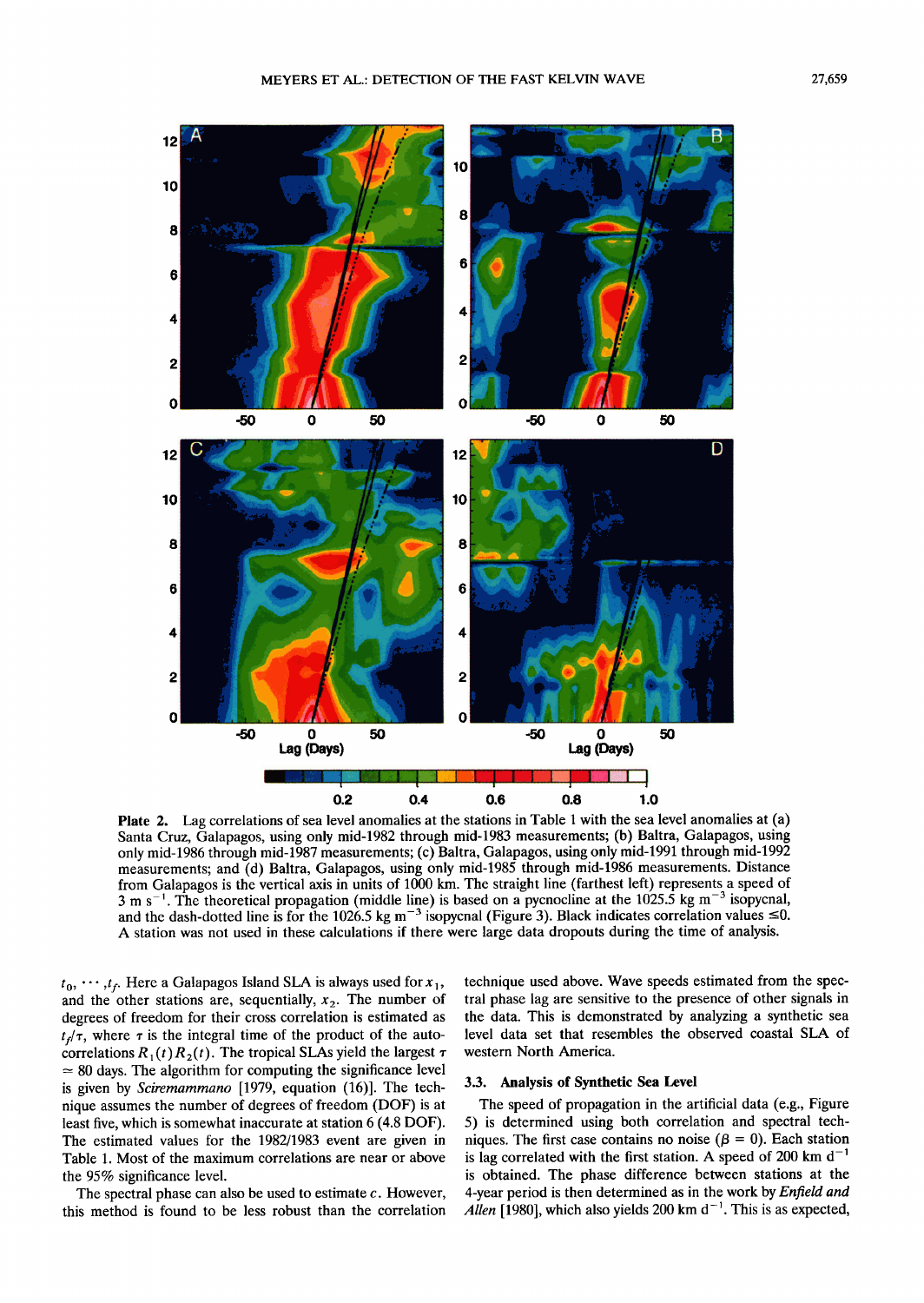| <b>Station</b><br>Number | Location                                        | Distance,<br>km | Delay,<br>days | Maximum<br>Correlations | $\bar{c}$ ,<br>$m s^{-1}$ | Τ,<br>days | $C_{95}$ |
|--------------------------|-------------------------------------------------|-----------------|----------------|-------------------------|---------------------------|------------|----------|
| $\theta$                 | Santa Cruz, Galapagos 00–45°S, 0.0–19°W         | $\theta$        | 01.0           | $\cdots$                | 82.5                      | $\cdots$   |          |
|                          | Tumaco, Columbia, 01-50°N, 078-44°W             | 1308            |                | 0.88                    | 15.5                      | 63.7       | 0.84     |
|                          | Buenaventura, Colombia, 03–54°N, 077–06°W       | 1600            |                | 0.71                    | 18.9                      | 46.1       | 0.72     |
| 3                        | Balboa, Panama, 08-58°N, 079-34°W               | 2224            |                | 0.71                    | 8.7                       | 47.4       | 0.73     |
| 4                        | Quepos, Costa Rica, 09-24°N, 084-10°W           | 2731            | 9              | 0.81                    | 3.6                       | 60.4       | 0.82     |
| 5.                       | Acapulco, Mexico, 16-50°N, 099-55°W             | 4623            |                | 0.82                    | 10.8                      | 60.0       | 0.82     |
| 6                        | Cabo San Lucas, Mexico, 22-53°N, 109-55,28W     | 5866            | 25             | 0.82                    | 2.7                       | 75.4       | 0.92     |
|                          | San Quintin, Mexico, 30-29°N, 115-59°W          | 6926            | 26             | 0.69                    | 3.1                       | 47.0       | 0.72     |
| 8                        | San Diego, United States, 32–43°N, 117–10°W     | 7199            | 5              | 0.51                    | 16.7                      | 46.4       | 0.72     |
| 9                        | Los Angeles, United States, 33–43°N, 118–16°W   | 7350            | 29             | 0.55                    | 2.9                       | 29.6       | 0.58     |
| 10                       | Long Beach, United States, 33–47°N, 118–15°W    | 7357            | 28             | 0.59                    | 3.1                       | 35.8       | 0.63     |
| 11                       | Rincon Island, United States, 34-21°N, 119-26°W | 7483            | 29             | 0.61                    | 3.0                       | 32.3       | 0.60     |
| 12                       | San Francisco, United States, 37–48°N, 122–28°W | 7965            | 46             | 0.46                    | 2.0                       | 26.6       | 0.54     |
| 13                       | Astoria, United States, 46–12°N, 123–46°W       | 8905            | 72             | 0.49                    | 1.4                       | 19.0       | 0.46     |
| 14                       | Neah Bay, United States, 48–22°N, 124–37°W      | 9153            | 72             | 0.38                    | 1.5                       | 10.8       | 0.37     |
| 15                       | Sitka, United States, 57-03°N, 135-21°W         | 10,356          | 45             | 0.56                    | 2.7                       | 16.4       | 0.43     |
| 16                       | Juneau, United States, 58–18°N, 134–25°W        | 10,505          | 40             | 0.54                    | 3.0                       | 13.4       | 0.39     |
| 17                       | Cordova, United States, 60–334°N, 145–45°W      | 11,192          | 44             | 0.57                    | 3.0                       | 14.6       | 0.40     |
| 18                       | Seward, United States, 60–07°N, 149–26°W        | 11,400          | 40             | 0.61                    | 3.3                       | 12.0       | 0.37     |
| 19                       | Kodiak Island, United States, 57–44°N, 152–31°W | 11,720          | 47             | 0.56                    | 2.9                       | 22.1       | 0.50     |
| 20                       | Unalaska, United States, 53–53°N, 166–32°W      | 12,728          | 88             | 0.61                    | 1.7                       | 20.1       | 0.47     |

**Table 1. Sea Level Stations at Named Sites and Their Relation to Sea Level Variations at Santa Cruz, Galapages Island, Ecuador, From mid-1982 to mid-1983** 

**See Plate 2a. Shown are the path distance from Santa Cruz, the time lag of maximum correlation, the value of the maximum correlation, the**  distance-lag ratio  $\bar{c}$  from Galapagos to the site, the integral time  $\tau$  (see text), and the 95% significance level  $C_{.95}$  of the cross correlation. The other correlations were done with respect to Baltra, Ecuador, at 100-26<sup>o</sup>S, 090-17<sup>o</sup>W.

**since, in this case, the signal is not distorted by other processes.**  When  $\beta > 0$ , the propagation speed estimated from the cor**relation method is not significantly altered, though the amplitude of the correlation decreases.** 

**In contrast, the accuracy of the estimated speed using spec**tral phase differencing depends strongly on  $\beta$ . The average **phase difference for each separation distance is obtained, and a least squares fit is made to obtain the propagation speed. This was done for 100 realizations of the noise. The standard deviation of the estimated speed (the expected error) from**  each ensemble study increases with  $\beta$  (Figure 6). As the signalto-noise ratio decreases (increasing  $\beta$ ), the spectral phase rap**idly loses information from the propagating signal.** 

#### **4. Discussion**

**Examining the SLA record only during ENSO events restricts the analysis to timcs whcn a large Kelvin wave is expected to bc prcscnt. During othcr times the effects of local**  winds are considered to be the primary source of SL variability. Though wind effects are also present during an ENSO ex**treme, the SLA variation is prcsumcd to be dominatcd by thc remote signal, particularly during the strongest evcnts. Thc propagation of thc ENSO-forccd coastal Kelvin wavc along western North America is rcvcalcd in localized corrclation studies. Generally, the corrclations are found to be strongest in thc tropics and dccrcasc polcward. The 1982/1983 data show the clearest propagation pattcrn, which is not surprising since this is the strongest El Nifio cvcnt (and hence produced the strongest Kelvin wavc) in the modern record, prior to 1997/ 1998. It is anticipated that analysis of SLA from 1997/1998 will reveal a similar pattern. The other, weaker E1 Nifio cvents yield more complex results. Correlations during the other ENSO events are not as high and are suggestive of other processes, indicating there is strong interevent variability in the progression of thc coastal wave from the tropics to high lati-** **tudes. Interevent variations in the tropical wind anomaly were discussed by Wang [1995] and Goddard and Graham [1997]. These generate interevent differences in the Kelvin signal, as seen in Plate 1. A second source of variability is the alongshore wind component, which is affected by the position of the Aleutian Low [Ramp et al., 1997]. Understanding the mechanisms driving these interevent variations is an ongoing topic of research. Non-ENSO times lack positive correlations at positive lags in the NEP, suggesting there is no strong teleconnection**  from the tropics to latitudes higher than about 30°N.

**The lag correlations in Plate 2 contain abrupt variations to regions of low correlation, implying the Kelvin signal is not detected at all stations. Station 8, near San Diego, consistently demonstrates a maximum correlation at a time lag inconsistent with a tropically forced Kelvin wave. The results at San Diego arc suspect, since the neighboring stations to the north and south show a correct phase relationship with a tropical signal (Table 1). Additionally, the maximum correlation at San Diego**  is well below the 95% confidence level. The geographical lo**cation of the San Diego station may somchow be shielding it from the Kelvin signal. The maximum correlations at the Neah Bay and Astoria stations are also out of phase with a tropical Kclvin wave. The signal near Astoria may be masked by effects**  of the Columbia River [Chelton and Davis, 1982].

**The maximum correlations for the 1982/1983 event are usually at the 95% significance level or higher. (The significance level depends upon the determination of the timescale r. A1**  ternate methods for estimating  $\tau$  will yield different signifi**cance levels.) The generally favorable comparison to the estimated propagation adds further confidence that a Kelvin wave underlies these results, though none of the calculated speeds perfectly matches the theoretical propagation speed. However, the estimated propagation based on climatological parameters is not expected to match perfectly the observed propagation. Climatology represents a mean state that is rarely observed in**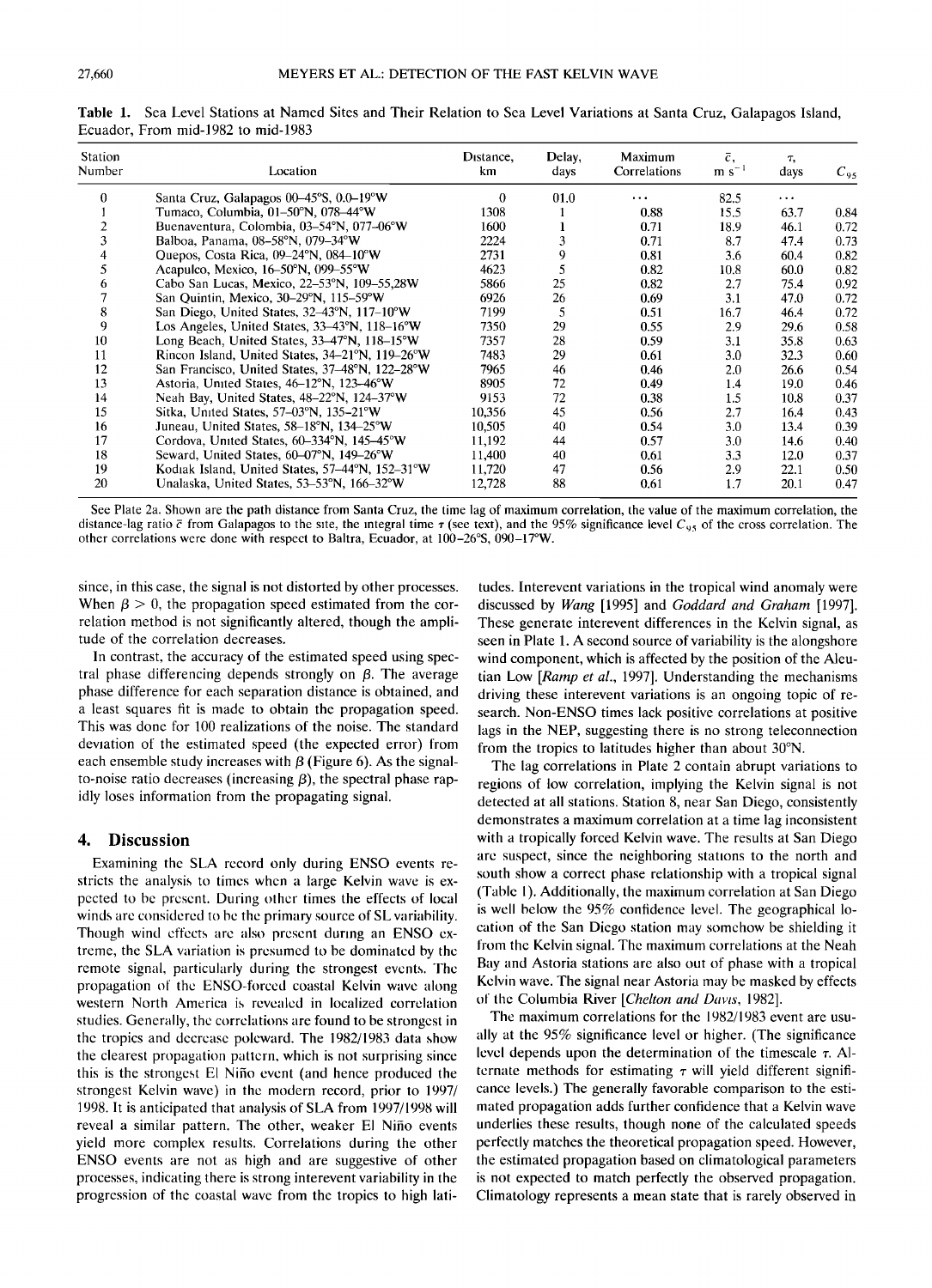

**Figure 4.** Power spectrum of the data in Plate 1. For frequencies less then 1 year<sup> $-1$ </sup> the spectra do not **possess a significant peak. (a) Santa Cruz, Galapagos, and (b) Kodiak Island, Alaska.** 

an instantaneous state of the ocean. An example of this would **be changes due to ENSO extremes. In the E1 Nifio phase, there is an anomalously thick mixed layer at the Pacific coast of the American continent's equatorial region. Such an anomaly yields higher propagation speed than the climatological estimate. In fact, there is a tendency for underestimation when applying the climatological propagation speeds in the tropics and subtropics in Plate 2. This may be due to our method of**  estimating H. In the tropics we find  $c \approx 3$  m s<sup>-1</sup>, which implies, using  $(\rho^{-1}\Delta\rho) \simeq 7 \times 10^{-3}$ , that  $H \sim 100$  m.

An alternative approach for calculating  $c$  is to solve the **conventional eigenvalue problem for vertical modes that emerges in a flat-bottomed ocean in the absence of wind forcing and bottom friction when the Boussinesq approximation holds [e.g., Gill, 1982, equation (6.11.18)]. However, the horizontal resolution of the density profiles is too coarse for an accurate analysis of c. In fact, the internal Rossby radius (the deformation scale) is smaller than the resolution of the Levitus and Boyer [1994] data by as much as an order of magnitude in some regions. Thus the density profiles from Levitus do not reliably represent the profiles supporting the coastal waves. The stepwise density profile method above yields more robust results for c than the modal formulation. The modal formulation would be more accurate if density data of an appropriate horizontal resolution became available.** 

The sensitivity of the spectral phase to other processes sug-

**gests a new explanation for the ambiguous results in previous studies: those spectral analyses of multiyear time series of SL mixed the dynamics of the tropically forced Kelvin waves with other phenomena by measuring an average spectral phase over the entire data record, yielding results that are inconsistent with both theory and numerical ocean models. An examination**  of synthetic data supports this hypothesis. A value of  $\beta = 0.08$ **in the synthetic data is sufficient to give nearly a 100% expected error in the calculation of the propagation speed (Figure 6). The relative amplitude of the noise to the ENSO signal in the observational data remains uncertain (as does the analytical form of the noise). This ratio probably varies with lati-** 



**Figure 5. An example of the synthetic time series described**  in the text with noise strength  $\beta = 0.07$ .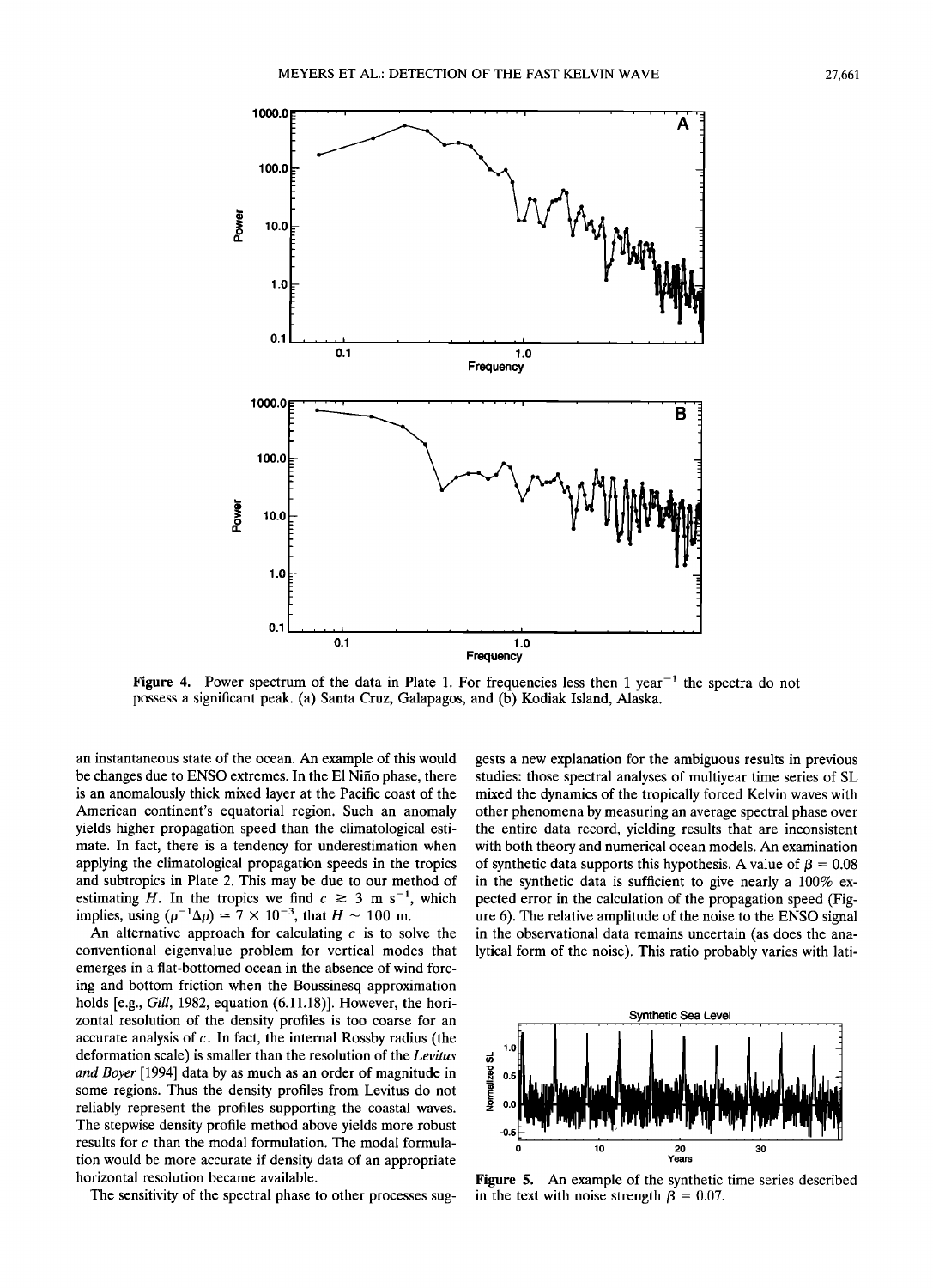

**Figure 6.** Expected error (standard deviation  $\sigma_c$ ) of the estimated propagation speed between the stations of the synthetic time series normalized by the analytical speed  $c$  as a function of noise strength  $\beta$ , based on 100 realizations for each value of  $\beta$ .

**tude, with the tropical signal having the highest signal-to-noise**  ratio (low  $\beta$ ) and the high latitudes having the lowest (high  $\beta$ ). **In the observational data there are other processes that might be altering the phase structure, such as the southward moving signal in the GOA (Plate 2c and Ramp et al. [1997]). Their influence on the spectral phase calculation is likely to be of equal strength as the red noise processes examined here.** 

**A more accurate estimation of the relationship between SL variability and wave propagation requires an assessment of the effects of both the local winds and the remote Kelvin signal along a realistic coastline. This cannot be done analytically and requires a realistic numerical ocean model with sufficient horizontal resolution.** 

**Acknowledgments. The Center for Ocean-Atmospheric Prediction Studies receives its base support from the Secretary of the Navy Chair awarded to J.J.O. by the Office of Naval Research, from NOAA-OGP for TOGA, and from the oceanography section of NASA headquarters. Thanks to Shikiko Nakahara for assistance with data processing and to Detlev Muller for many helpful discussions.** 

#### **References**

- **Busalacchi, A. J., and J. J. O'Brien, Interannual variability of the equatorial Pacific in the 1960's, J. Geophys. Res., 86, 10,901-10,907, 1981.**
- **Chelton, D. B., and R. E. Davis, Monthly mean sea-level variability along the west coast of North America, J. Phys. Oceanogr., 12, 757- 784, 1982.**
- **Christensen, N., Jr., R. de la Paz, and G. Gutierrez, A study of subinertial waves off the west coast of Mexico, Deep Sea Res., PartA, 30, 835-850, 1983.**
- **Clarke, A. J., The reflection of equatorial waves from oceanic boundaries, J. Phys. Oceanogr., 13, 1193-1207, 1983.**
- **Enfield, D. B., The intraseasonal oscillation in eastern Pacific sea levels: How is it forced?, J. Phys. Oceanogr., 17, 1860-1876, 1987.**
- **Enfield, D. B., and J. S. Allen, On the structure and dynamics of monthly mean sea level anomalies along the Pacific coast of North and South America, J. Phys. Oceanogr., 10, 557-578, 1980.**
- **Gill, A. E., Atmosphere-Ocean Dynamics, Academic, San Diego, Calif., 1982.**
- **Goddard, L., and N. E. Graham, E1Nifio in the 1990s, J. Geophys. Res., 102, 10,423-10,436, 1997.**
- **Hurlburt, H. E., J. C. Kindle, and J. J. O'Brien, A numerical simulation of the onset of E1Nifio, J. Phys. Oceanogr., 6, 621-631, 1976.**
- **Jacobs, G. A., H. E. Hurlburt, J. C. Kindle, E. J. Metzger, J. L. Mitchell, W. J. Teague, and A. J. Wallcraft, Decade-scale trans-Pacific propagation and warming effects of an E1 Nifio anomaly, Nature, 370, 360-363, 1994.**
- **Johnson, M. A., and J. J. O'Brien, The northeast Pacific Ocean response to the 1982-1983 E1 Nifio, J. Geophys. Res., 95, 7155-7166, 1990.**
- **Kessler, W. S., M. J. McPhaden, and K. M. Weickmann, Forcing of intraseasonal Kelvin waves in the equatorial Pacific, J. Geophys. Res., 100, 10,613-10,631, 1995.**
- **Levitus, S., and T. P. Boyer, World ocean atlas 1994: Temperature, Tech. Rep., 4, 117 pp., Natl. Environ. Satell. Data and Inf. Serv., Silver Spring, Md., 1994.**
- **Levitus, S., and R. Gelfeld, NODC inventory of physical oceanographic profiles. Key to oceanographic records documentation, Tech. Rep., 18, Natl. Oceanogr. Data Cent., Silver Spring, Md., 1992.**
- **Levitus, S., R. Gelfeld, T. Boyer, and D. Johnson, Results of the NODC and IOC oceanographic data archaeology and rescue projects. Key to oceanographic records documentation, Tech. Rep., 19, Natl. Oceanogr. Data Cent., Silver Spring, Md., 1994.**
- **Lukas, R., S. P. Hayes, and K. Wyrtki, Equatorial sea level response during the 1982-1983 E1 Nifio, J. Geophy. Res., 89, 10,425-10,430, 1984.**
- **McCalpin, J. D., Rossby wave generation by poleward propagating Kelvin waves: The midlatitude, quasigeostrophic approximation, J. Phys. Oceanogr., 25, 1415-1425, 1995.**
- **McCreary, J., Eastern tropical response to changing wind systems: With application to E1 Nifio, J. Phys. Oceanogr., 6, 632-645, 1976.**
- **Meyers, S. D., M. Johnson, M. Liu, J. O'Brien, and J. L. Spiesberger, Interdecadal variability in a numerical model of the northeast Pacific Ocean. 1970-1989, J. Phys. Oceanogr., 26, 2635-2652, 1996.**